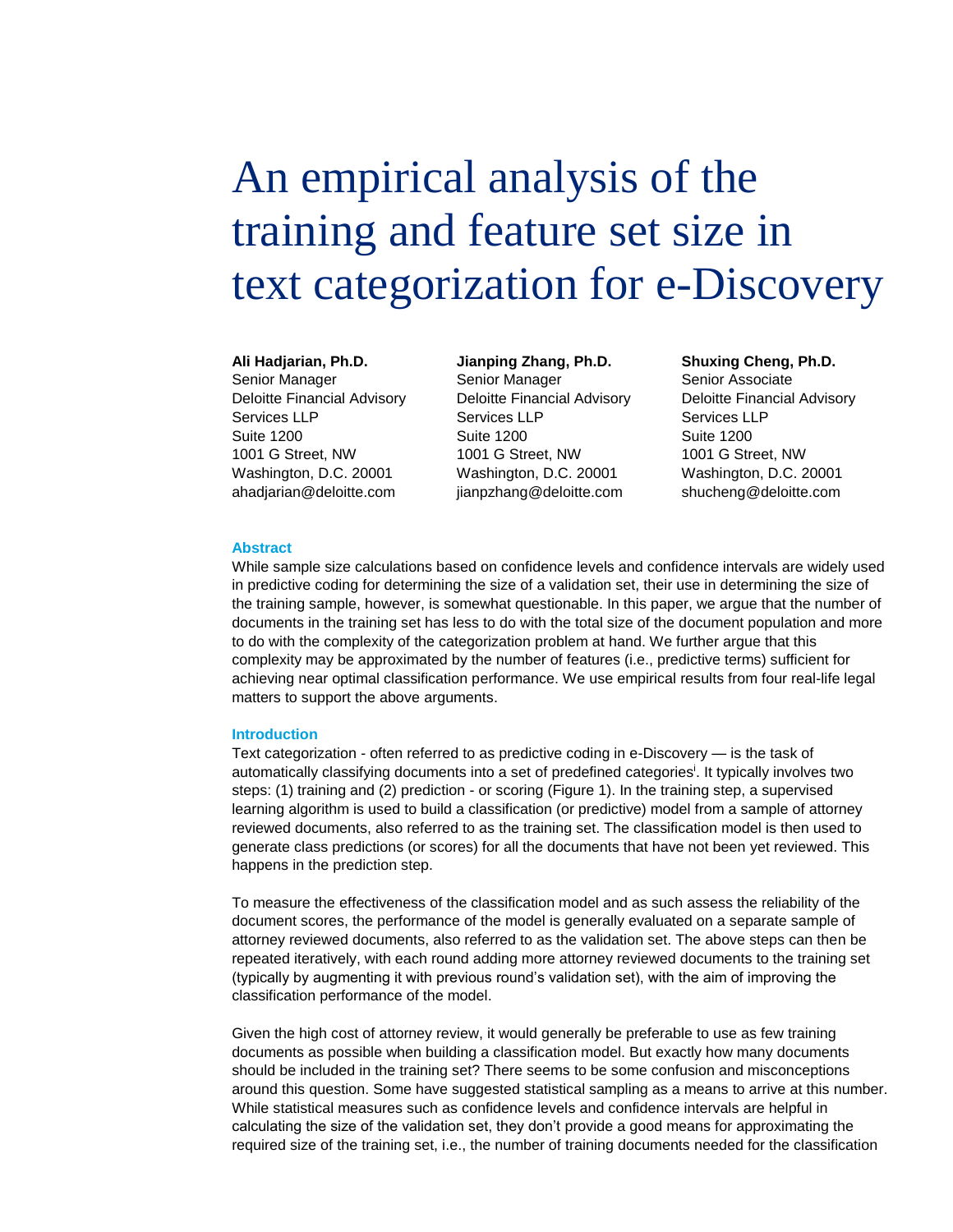model to approach its peak performance.



**Figure 1. The Text Categorization Process**

Here, we suggest that the number of documents needed for the model to approach its peak performance can be quite different from one categorization problem to another. In other words, when it comes to training sets, one size does not fit all. We argue that the size of the training set is less dependent on the total size of the document population and much more dependent on the complexity of the categorization problem at hand. We further argue that the complexity of the categorization problem itself can be approximated by the number of features, or in this case significant terms (e.g., words), required for the classification model to approach its peak performance.

The outline of the paper is as follows. In the next two sections, we will list some of the related work and state the objectives of this study. In the two sections following that, we will discuss our experimental setup and the results obtained on data from four real-life matters. We will then summarize our findings and conclude the study in the last section.

# **Related work**

Questions surrounding the size of training and feature sets have long been of interest to machine learning researchers. Works in computational learning theory attempt to answer these questions using a theoretic framework by which the researchers try to place theoretical bounds on the sample complexity for various learning algorithms<sup>ii</sup>. The theoretical relationship between sample complexity and classification performance has also been examined in the context of text categorization with the support vector machine (SVM) algorithm, which is also the supervised learning algorithm of choice in our study<sup>iii</sup>.

The relationship between the training sample size, or feature set size, and model performance in text categorization has also been examined in a number of empirical studies. Examples of these includeiv <sup>v</sup> vi vii viii ix <sup>x</sup>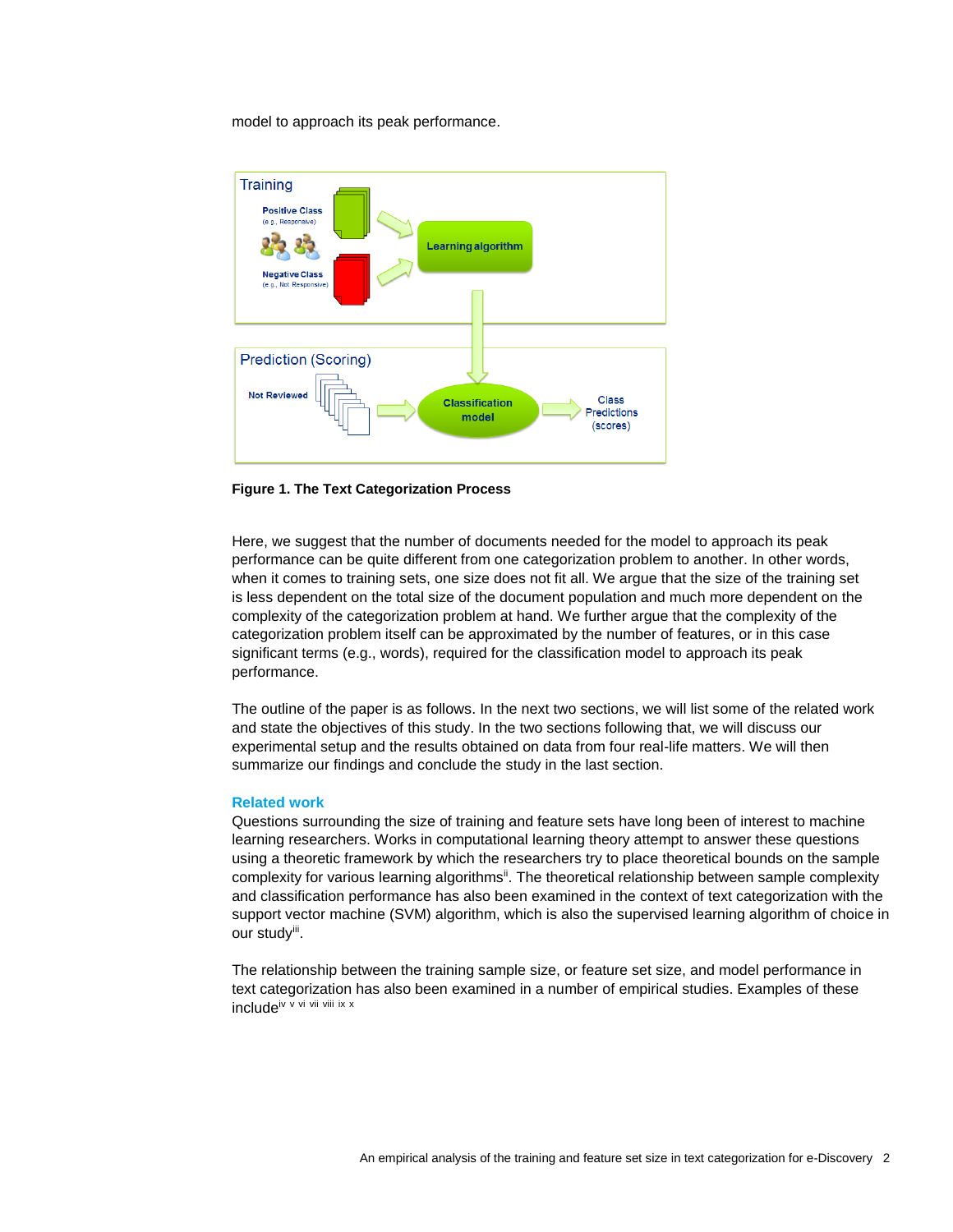#### **Objective**

The objectives of this study are as follows:

- To conduct an empirical analysis of the relationship between the complexity of a categorization problem and the number of features (i.e., significant terms) required for the associated model to approach its peak performance.
- To conduct an empirical analysis of the relationship between the complexity of a categorization problem and the number of training documents required for the associated model to approach its peak performance.

Since the focus of this study is that of text categorization in e-Discovery, we will rely on results obtained on document populations from real-life legal matters.

#### **Experimental setup**

We conducted two groups of experiments, one for each of the objectives as stated above. The data used in all experiments came from four real-life legal matters, each involving millions of documents. Since our empirical analysis makes use of the attorney coding decisions, this analysis was limited to those documents that had been reviewed and coded for responsiveness by the attorneys. These included all of the documents originally used in various iterations of text categorization model training and validation for each of the four matters.

The setup for the feature set size experiments on each of the four datasets was as follows. From the available population of attorney reviewed documents, a statistically significant validation set was held out to perform all the categorization results analysis on. Five classification models were then trained with the remaining documents for varying feature set sizes, namely 50, 100, 250, 500 and all the available features.

Information gain was used as the feature selection criterion in these experiments. Information gain is a statistical measure for calculating the expected reduction in entropy, a common measure in information theory, capturing the impurity of a sample relative to the intended classification<sup>xi</sup>. The information gain value of a given term is generally based on its effectiveness in discriminating between the classes of interest, i.e., the higher the discrimination power, the higher the information gain. The effectiveness of information gain as a feature selection criterion for text categorization tasks has been established in a number of studies, including<sup>xii</sup>.

The performance of the classification models with varying feature set sizes was analyzed, using the AUC (Area Under the ROC Curve) as the performance measure. A ROC (Receiver Operating Characteristic) curve, is a two-dimensional plot with the X axis representing the false positive rate and the Y axis representing the true positive rate. The formula for calculating the true positive rate is the same as that of recall. False positive rate, as the name implies, is the ratio of false positive test cases to the total number of negative examples. Generally speaking, an ROC curve captures the trade-off between the true positive and false positive rates for varying classification scores for a classifier with continuous output. This is in contrast to accuracy, for instance, that simply measures performance for a fixed cutoff score value.

In terms of statistics, the AUC captures the probability that a randomly chosen positive data point is assigned a higher score than a randomly chosen negative data point by the classifier<sup>xiii</sup>. The value of AUC generally ranges from 0.5 to 1, with 0.5 representing a random classifier and 1 representing a perfect classifier. AUC is generally considered to be a more effective classification performance measure than the widely used accuracy<sup>xiv</sup>.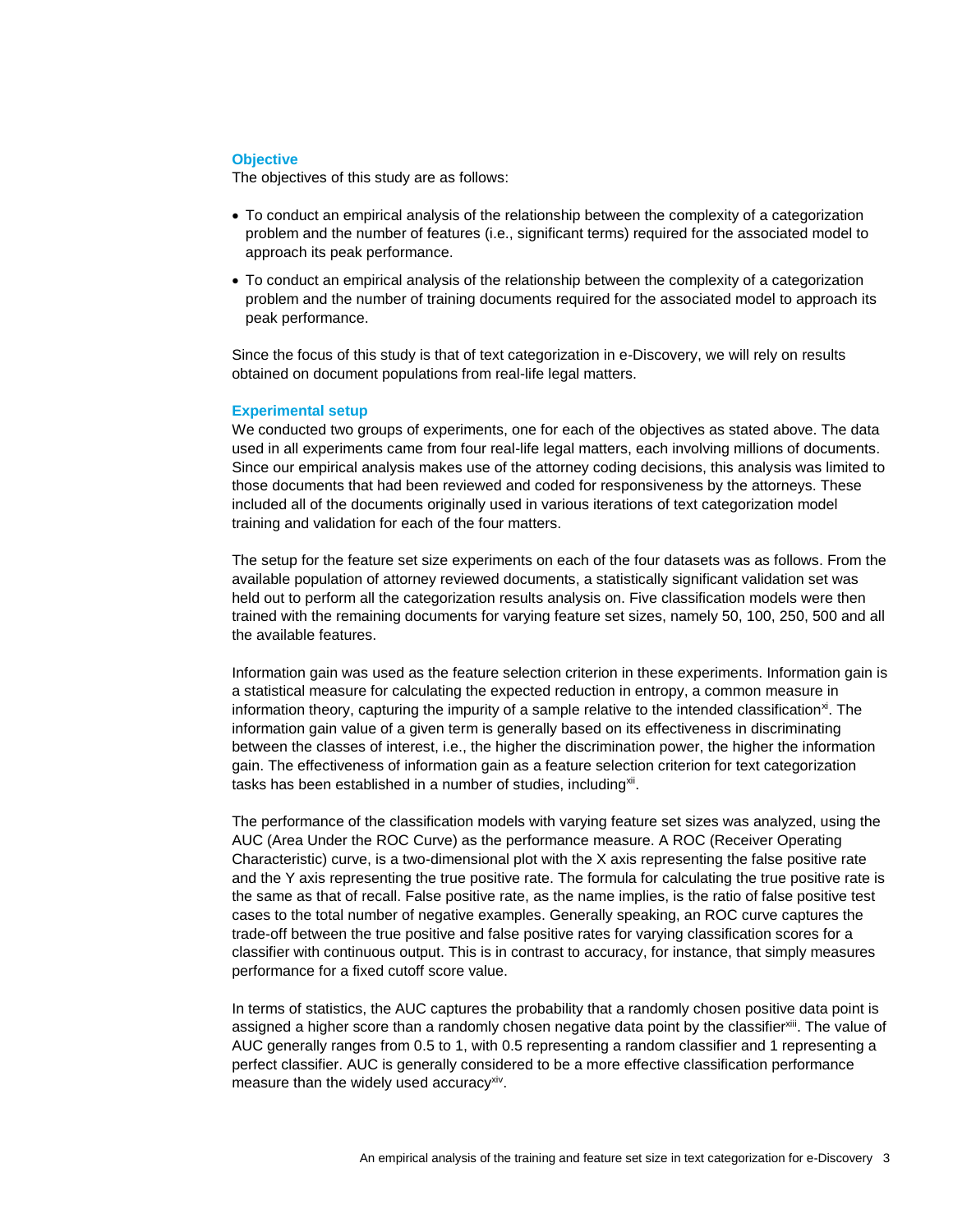The setup for the training set size experiments for each dataset followed that of the feature set size experiments described above. Here, however, instead of building different classification models by varying the size of the feature set, we built different models by varying the number of documents in the training set. More specifically, five such models were built for each of the four legal matters, using five different training sample sizes, namely 500, 1500, 3000, 5000, and 6500 documents.

#### **Experimental results**

Figure 2 shows the effect of the feature set size on the classification performance for the four legal matters. As it can be seen in the figure, the number of features that it takes for the model to approach its peak performance (in terms of AUC) can vary from one categorization problem to another. Here for example, in the case of Dataset 1, the model's performance improves only slightly when going from 50 to all the available features, whereas the associated performance gain is larger for Datasets 2 and 3 and even larger in the case of Dataset 4.



**Figure 2. Model performance for varying feature set sizes**

Figure 3 captures the performance gain from one feature set size to the next, as a percentage of the model performance at the smallest feature set size (i.e., 50). The maximum gain here was around 30 percentage points for Dataset 4 and the minimum gain was around 2 percentage points for Dataset 1. Incidentally, off the bat, we were able to achieve the highest performance on Dataset 1 and the lowest performance on Dataset 4 (i.e., 95% and 64%, respectively, for 50 features).

Assuming the model performance to be generally linked to the complexity of the categorization problem (i.e., separability of the two classes), we can see a connection between such problem complexity and the feature set size, with more complex problems generally benefitting more from larger feature sets. Again, in the above example, with Dataset 4 at one end of the spectrum, presenting the most challenging problem and as such benefitting the most from an increase in the feature set size, and Dataset 1, on the opposite end of the spectrum, presenting the least challenging problem and as such benefitting the least from an increase in the feature set size, and Datasets 2 and 3 falling somewhere in the middle of the spectrum.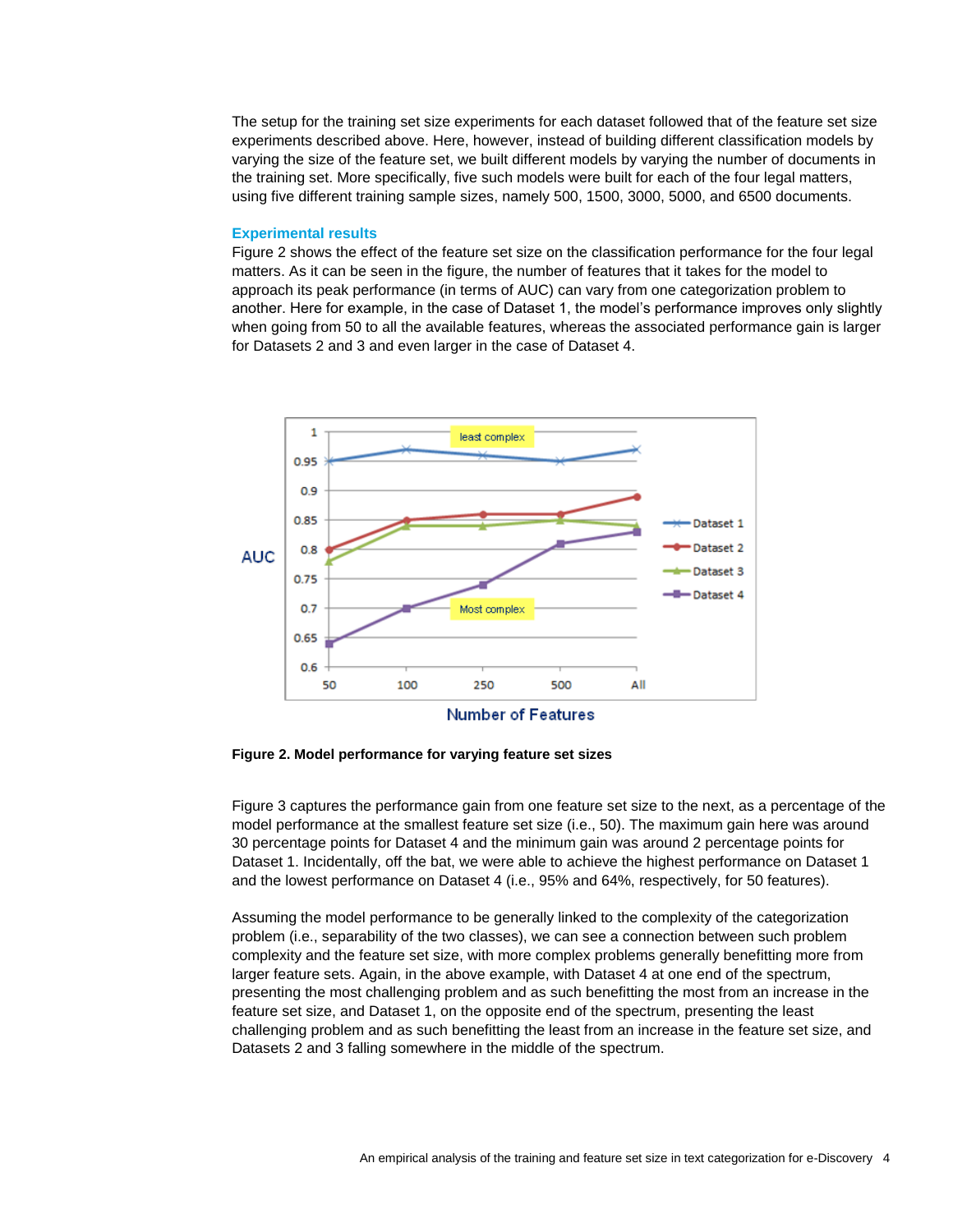

**Figure 3. Performance gain for varying feature set sizes**

The effect of the training sample size on the classification performance is captured in Figure 4. As it was the case with the feature set size, the gain in performance due to an increase in the sample size seems to be highly correlated with the complexity of the categorization problem. In other words, models with higher AUCs generally seem to benefit less from larger training sets. Figure 5 captures the performance gain from one training sample size to the next, as a percentage of the model performance at the smallest sample size (i.e., 500 documents).

Again, as it was the case for the feature size experiments, Dataset 4, involving the most complex categorization problem seems to benefit the most from an increase in the training sample size, while Dataset 1, involving the least complex categorization problem, seems to benefit the least from such an increase. And once again, Datasets 2 and 3 fall somewhere in the middle.



**Figure 4. Model performance for varying training sample sizes**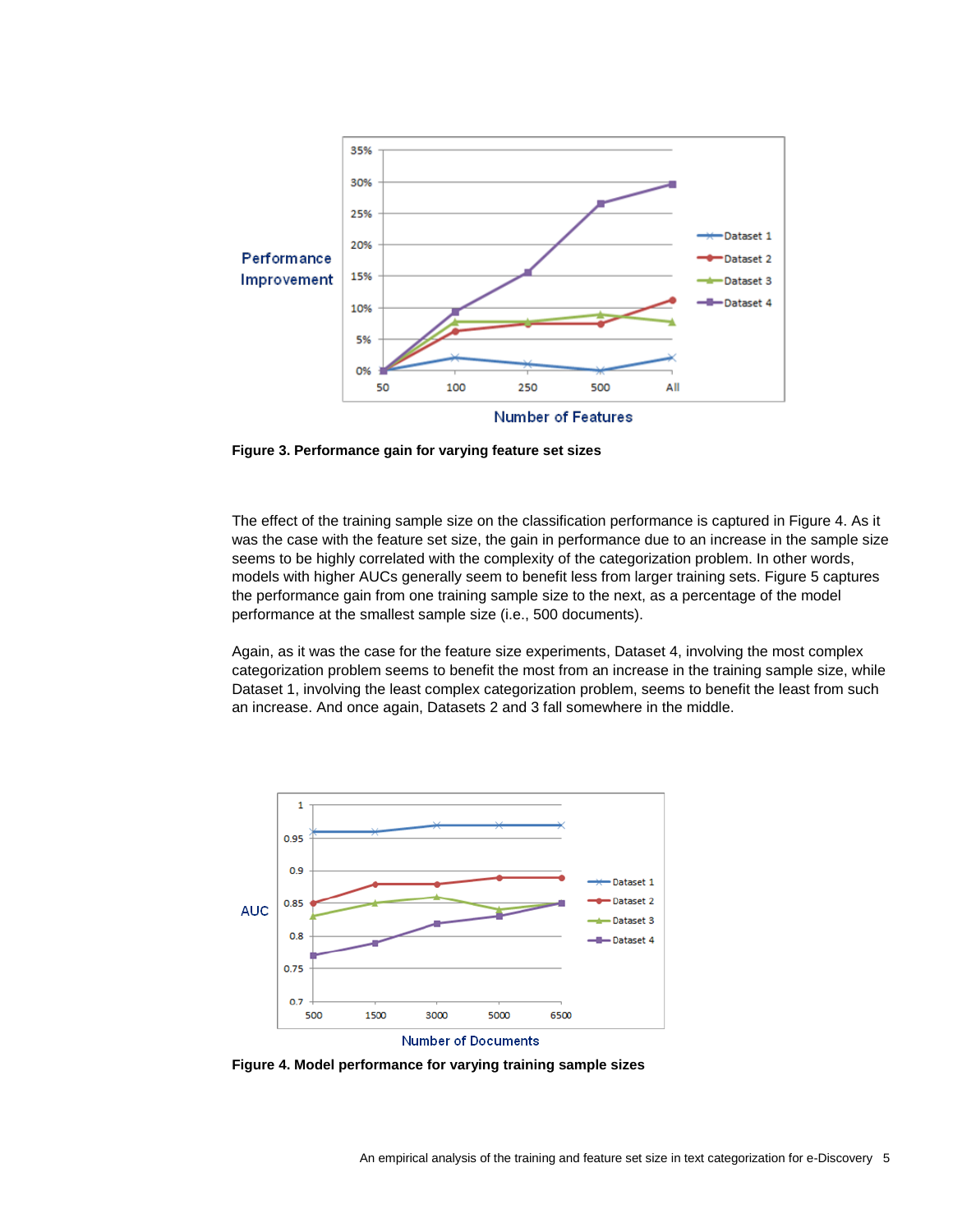

**Figure 5. Performance gain for varying training sample sizes**

Here, however, as it can be seen in the two figures, Dataset 3 exhibits an atypical characteristic, in that while an increase in the training sample size typically results in an improvement in model performance, this doesn't seem to be the case for this particular dataset. In other words, the model performance for this dataset seems to be at its highest for a training sample with 3000 documents versus 6500 documents for all the other datasets. But even then, as stated previously, this model seems to benefit more from an increase in the training sample size than the one for the least complex categorization problem, namely Dataset 1.

# **Conclusions**

We have conducted an empirical analysis of the size of the feature and training sets in text categorization in e-Discovery. We have demonstrated the relationship between the complexity of the categorization problem at hand and the associated training sample size, with more complex problems generally benefitting more from larger sample sizes. We have further demonstrated how an analysis of the feature set size can help measure such complexity, again with more complex problems generally benefitting more from larger feature set sizes.

Future work will use this empirical analysis as a basis to formulate a mechanism for approximating the size of the training set, one that is hopefully more technically sound than statistical sample size calculations based on confidence levels and intervals and other even more ad hoc standardizations of the training sample size.

#### **About Deloitte**

Deloitte refers to one or more of Deloitte Touche Tohmatsu Limited, a UK private company limited by guarantee, and its network of member firms, each of which is a legally separate and independent entity. Please see **[www.deloitte.com/about](http://www.deloitte.com/about)** for a detailed description of the legal structure of Deloitte Touche Tohmatsu Limited and its member firms. Please see **[www.deloitte.com/us/about](http://www.deloitte.com/us/about)** for a detailed description of the legal structure of Deloitte LLP and its subsidiaries. Certain services may not be available to attest clients under the rules and regulations of public accounting.

Copyright © 2013 Deloitte Development LLC. All rights reserved. Member of Deloitte Touche Tohmatsu Limited